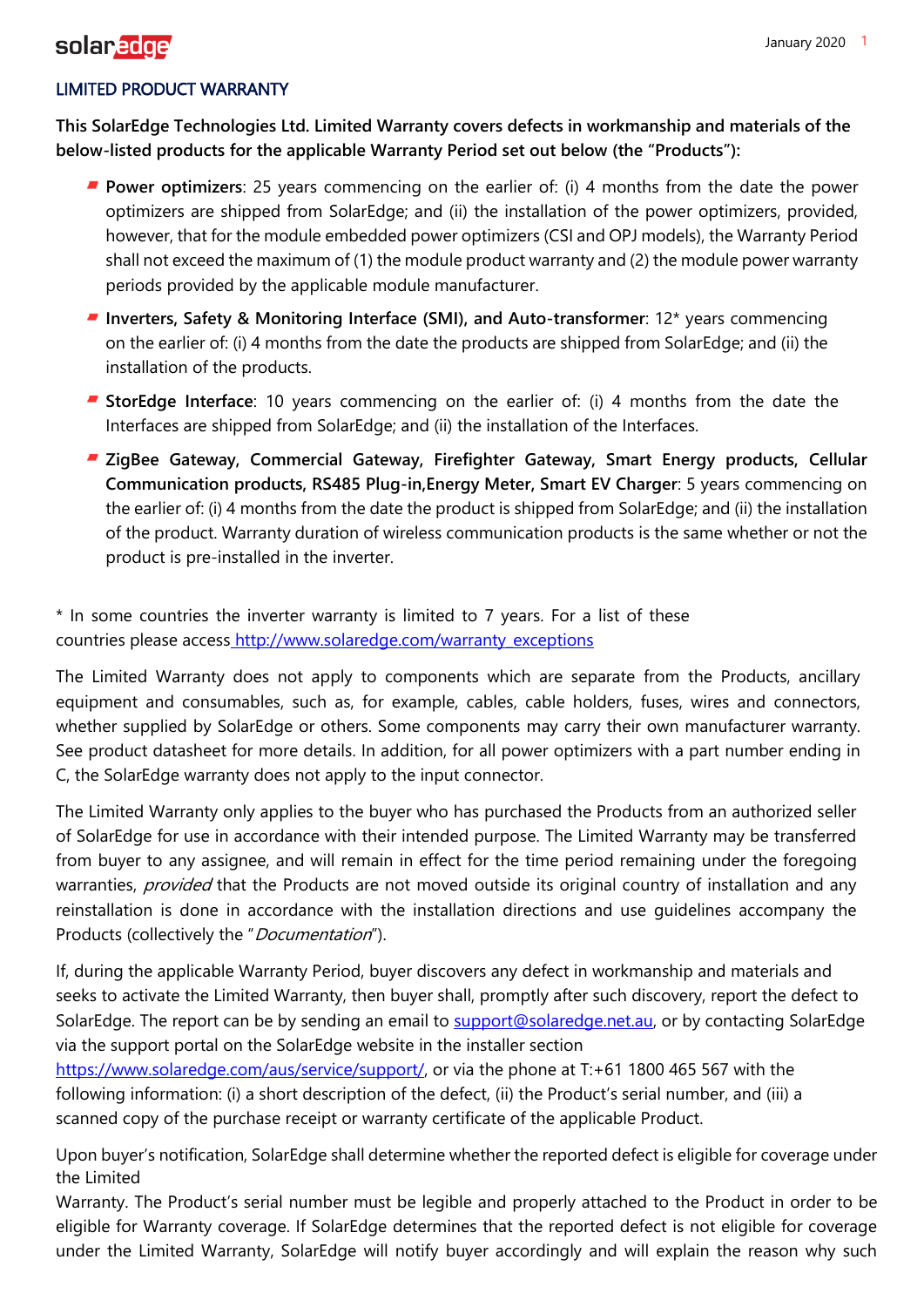# **Solar** edge<sup>1</sup> and the set of the set of the set of the set of the set of the set of the set of the set of the set of the set of the set of the set of the set of the set of the set of the set of the set of the set of the

coverage is not available. If SolarEdge determines that the reported defect is eligible for coverage under the Limited Warranty, SolarEdge will notify buyer accordingly, and SolarEdge may, in its sole discretion, take any of the following actions:

- **F** repair the Product at SolarEdge's facilities or on-site; or
- **F** issue a credit note for the defective Product in an amount up to its actual value at the time buyer notifies SolarEdge of the defect, as determined by SolarEdge, for use toward the purchase of a new Product; or
- **P** provide Buyer with replacement units for the Product.

SolarEdge will determine whether the Product should be returned to SolarEdge and, if SolarEdge so determined, the Return

Merchandise Authorization ("RMA") Procedure (set out below) will be invoked. Where replacement Products are sent, SolarEdge generally sends such products within 48 hours. SolarEdge may use new, used or refurbished parts that are at least functionally equivalent to the original part when making warranty repairs. The repaired Product or replacement parts or Product, as applicable, shall continue to be covered under the Limited Warranty for the remainder of the then-current Warranty Period for the Product.

Where the RMA Procedure is invoked by SolarEdge, SolarEdge will instruct buyer how to package and ship the Product or part(s) to the designated location. SolarEdge will bear the cost of such shipment, upon receipt of the Product or part(s), SolarEdge will, at its expense and sole discretion, either repair or replace the Product or part(s).

SolarEdge will deliver the repaired or replaced Product or part(s) to buyer at buyer's designated location in countries where SolarEdge has an office and/or there is a significant PV market. For the specific list of countries to which such service is provided, please access

[http://www.solaredge.com/articles/shipping\\_cost\\_coverage\\_warranty.](http://www.solaredge.com/articles/shipping_cost_coverage_warranty.) SolarEdge will bear the cost of such shipment, including shipping and customs (where applicable) and buyer shall bear any applicable value added tax. SolarEdge may elect to ship replacement Product and/or part(s) prior to receipt of the Product and/or part(s) to be returned to SolarEdge as per the above.

All costs, including, without limitation, labor, travel and boarding costs of SolarEdge service personnel or others that are incurred for labor relating to repairs, uninstalling and reinstalling of Products on-site, as well as costs related to buyer's employees and contractors repair or replacement activities, are not covered by the Limited Warranty and, unless otherwise agreed in writing in advance by SolarEdge, shall be borne by the buyer.

#### Cellular Communication Products

SolarEdge relies on third party network providers for its Cellular Communication services and is therefore not liable for problems caused by conditions beyond its control. Cellular Communication Products may be temporarily refused, interrupted, curtailed, or otherwise limited because of transmission limitations caused by any factor, including atmospheric, environmental, or topographical conditions; concentrated usage or capacity constraints; network limitations, changes, modifications, updates, maintenance, or other similar activities; a failure by third-party suppliers or service provider; or a public safety emergency. SolarEdge is not liable for any claims or damages related to or arising out of or in connection with (x) any coverage gap, or (y) any wireless network refusal, interruption, curtailment, or other limitation provided above.

SolarEdge reserves the right, without notice or limitation, to limit throughput speeds or quantities or to deny, terminate, end, modify, disconnect, or suspend wireless service if a Cellular Communication Product engages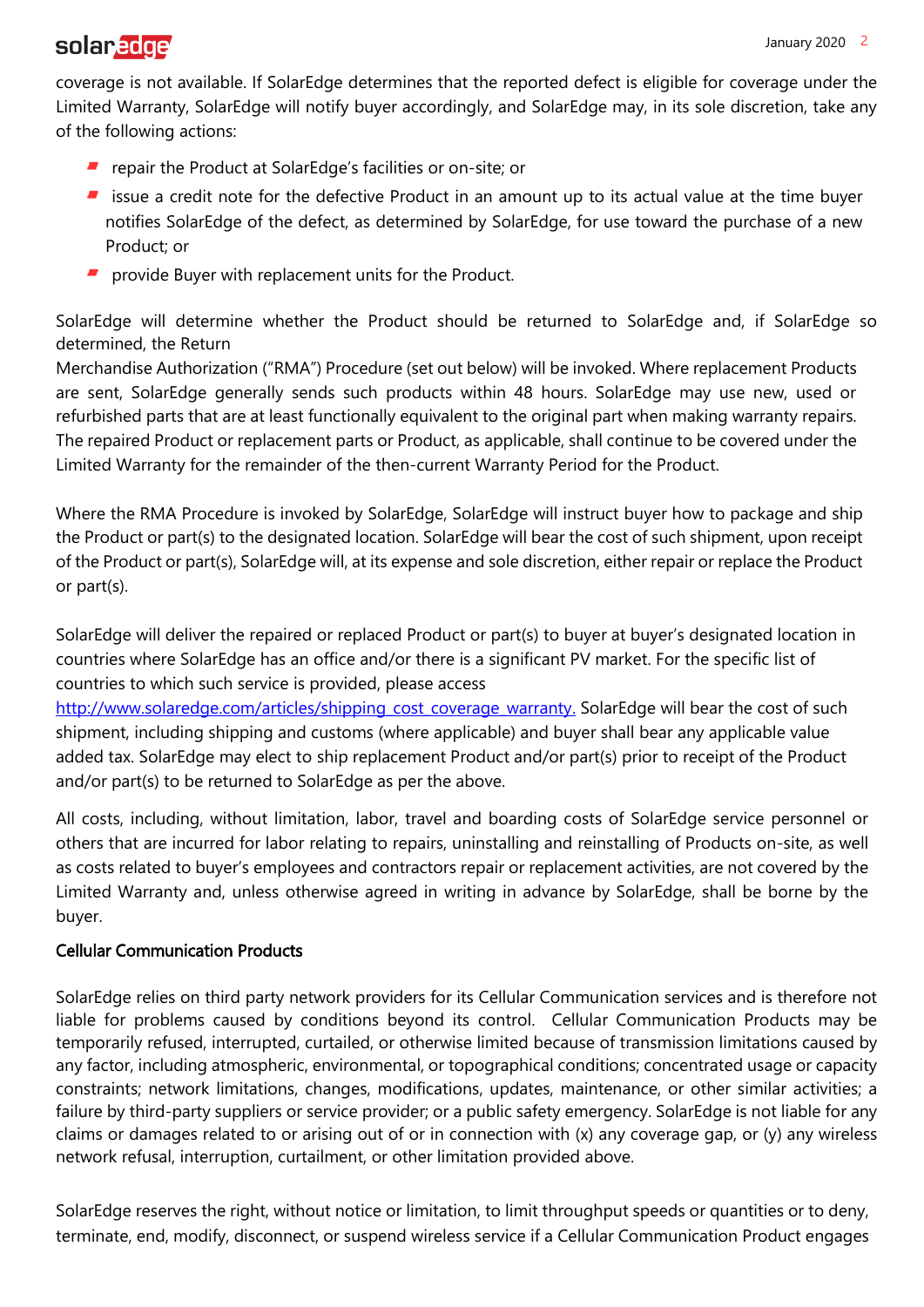### **Solar** edge<sup>1</sup> and the set of the set of the set of the set of the set of the set of the set of the set of the set of the set of the set of the set of the set of the set of the set of the set of the set of the set of the

in any illegal or prohibited uses including without limitation those detailed below or if SolarEdge or its network provider, determine that action is necessary to protect the wireless network:

Cellular Communication Products may not be used to disrupt email use by others; to transmit or facilitate any unsolicited or unauthorized advertising, or bulk email; or for activities adversely affecting the ability of other people or systems to use either the Cellular Communication Products or other parties' Internet-based resources. Additionally, use of the Cellular Communication Products for libel, slander, infringement of copyright, or invasion of privacy is strictly prohibited.

In the event that a third party network currently used by SolarEdge is discontinued, SolarEdge shall ship replacement parts such as modem and/or SIM card of a prevailing technology. Upon such replacement, the new prevailing hardware shall continue to be covered for the remainder of the warranty term. Buyer is responsible for verifying that the location of installation is covered by the applicable network prior to any installation. SolarEdge shall not be responsible or liable for discontinuance of network coverage in a specific area or region or any network downtime in connection therewith.

Warranty Exclusions: This Limited Warranty will not apply if (a) buyer is in default under the General Terms and Conditions of other Agreement governing the purchase of the Product, or (b) the Product or any part thereof is:

- damaged as a result of misuse, abuse, accident, negligence or failure to maintain the Product;
- damaged as a result of modifications, alterations or attachments thereto which were not preauthorized in writing by SolarEdge;
- damaged due to the failure to observe the applicable safety regulations governing the proper use of the Product;
- **F** installed or operated not in strict conformance with the Documentation, including without limitation, not ensuring sufficient ventilation for the Product as described in SolarEdge installation guide;
- opened, modified or disassembled in any way without SolarEdge's prior written consent;
- **E** used in combination with equipment, items or materials not permitted by the Documentation or in violation of local codes and standards;
- **damaged by software, interfacing, parts, supplies or other product not**
- supplied by SolarEdge; damaged as a result of improper site preparation or
	- maintenance or improper installation;
- **damaged or rendered non-functional as a result of power surges, lightning, fire, flood, pest** damage, accident, action of third parties, direct exposure to sea water or other events beyond SolarEdge's reasonable control or not arising from normal operating conditions;
- **damaged during or in connection with shipping or transport to or from buyer where buyer** arranges such shipping or transport; or

The Smart EV Charger Warranty does not include coverage for an EV charger cable that is damaged due to: physical abuse and damage, commercial use, rust, water damage, domestic wear and tear, use of car inlets which are incompatible with the Smart EV Charger connector.

This Limited Warranty does not cover cosmetic or superficial defects, dents, marks or scratches which do not influence the proper functioning of the Product.